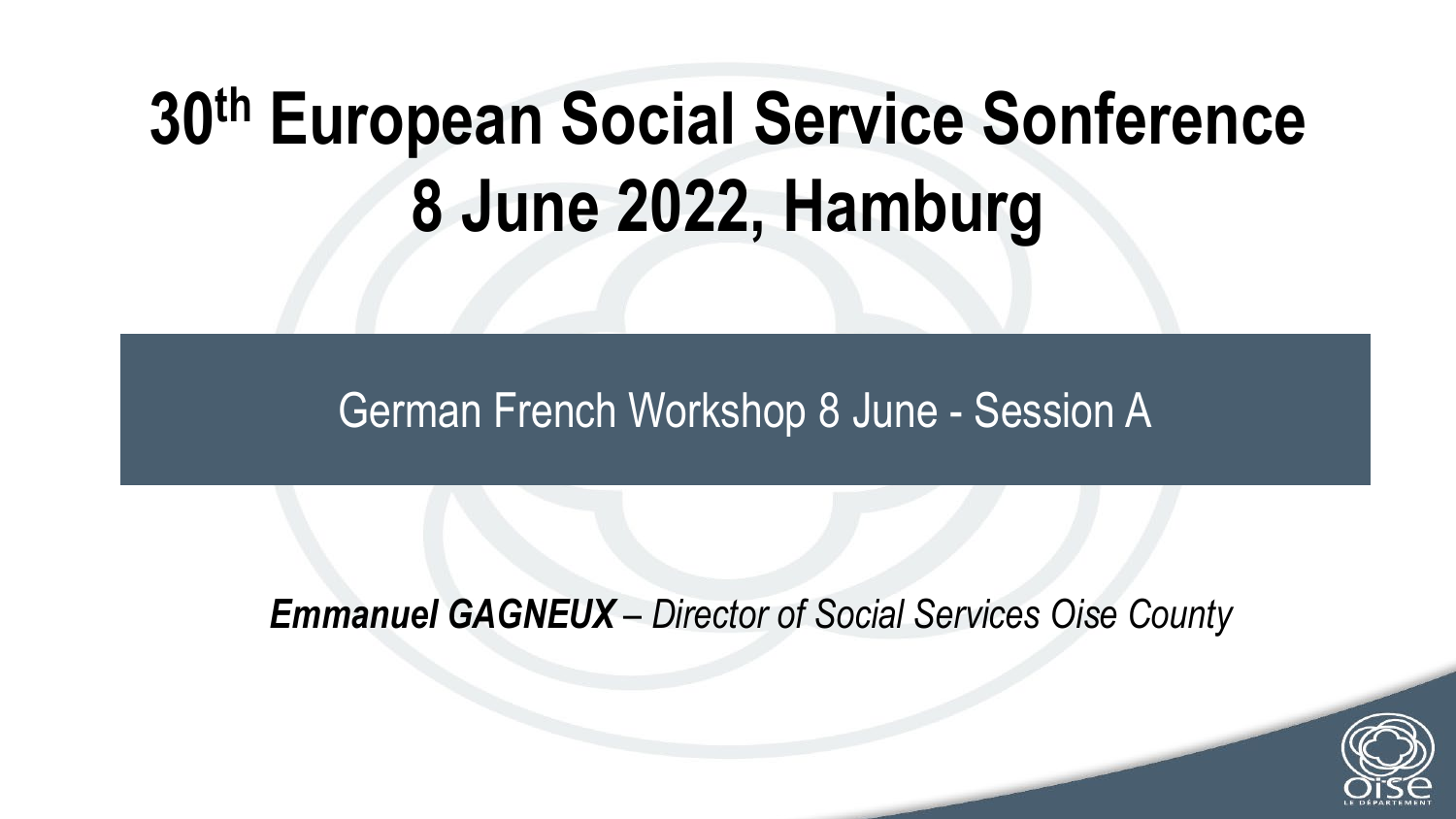#### **Table of contents**

*I – Inclusive housing overview II – How does it work ? III – Inclusing housing in Oise County IV – A few examples…*

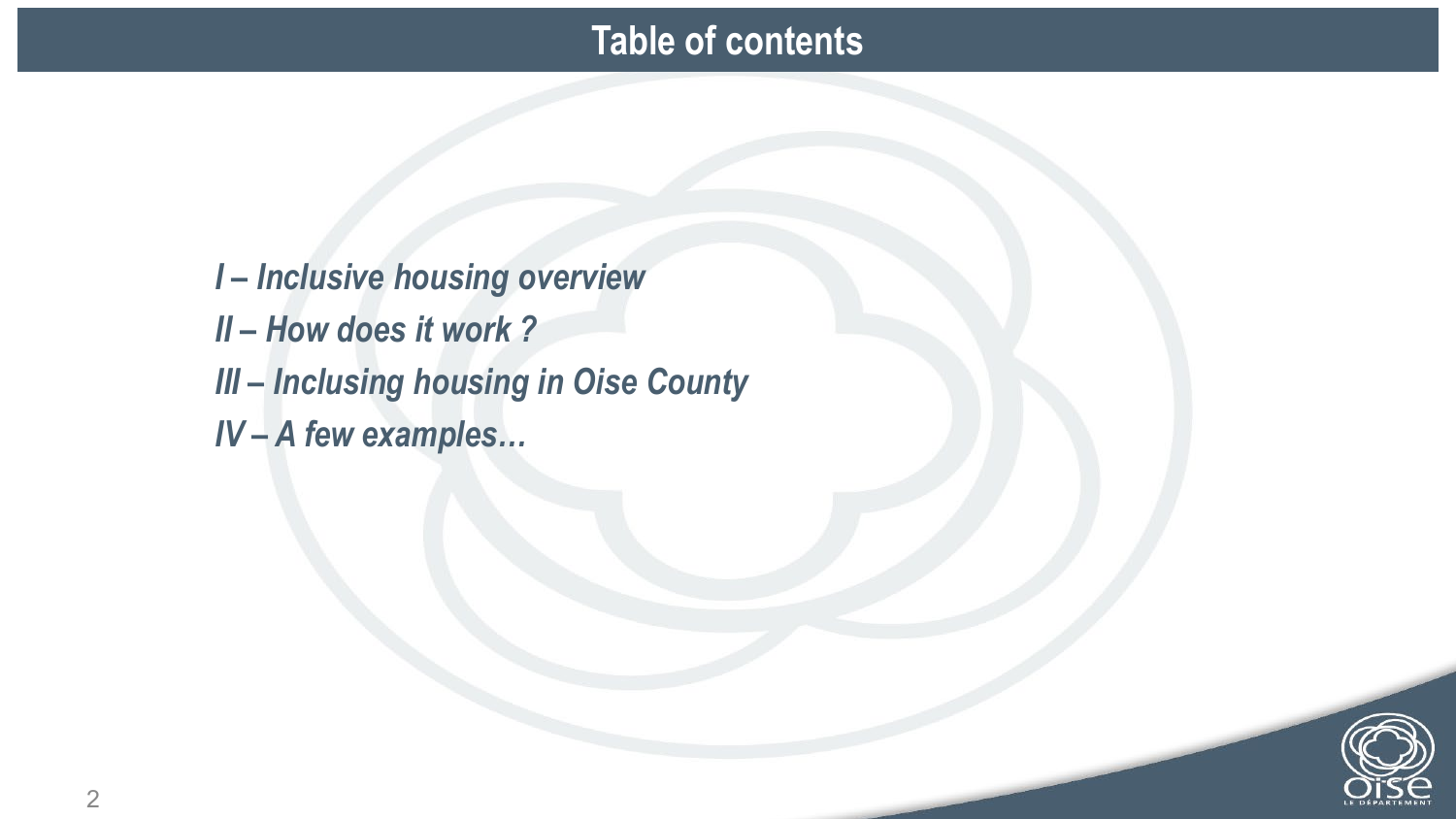#### *Inclusive housing overview (1/2)*

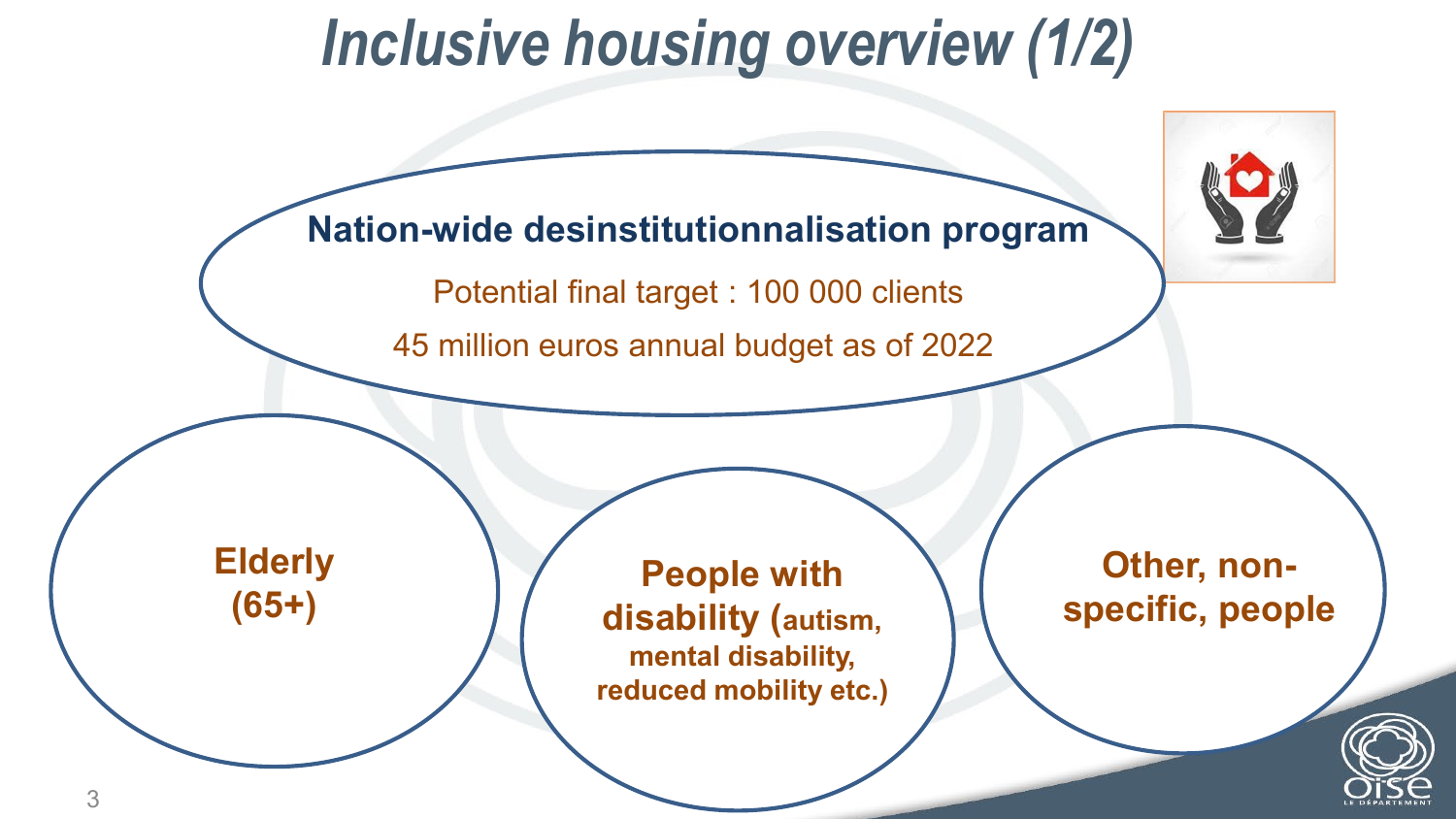### *Inclusive housing overview (2/2)*



- Shared-life concept : « At home but not alone »
- Mixing publics is strongly encouraged
- Individual or shared appartements
- Social interraction increase healthy life years

*"We shape our buildings and afterwards, our buildings shape us"*. *Winston Churchil*

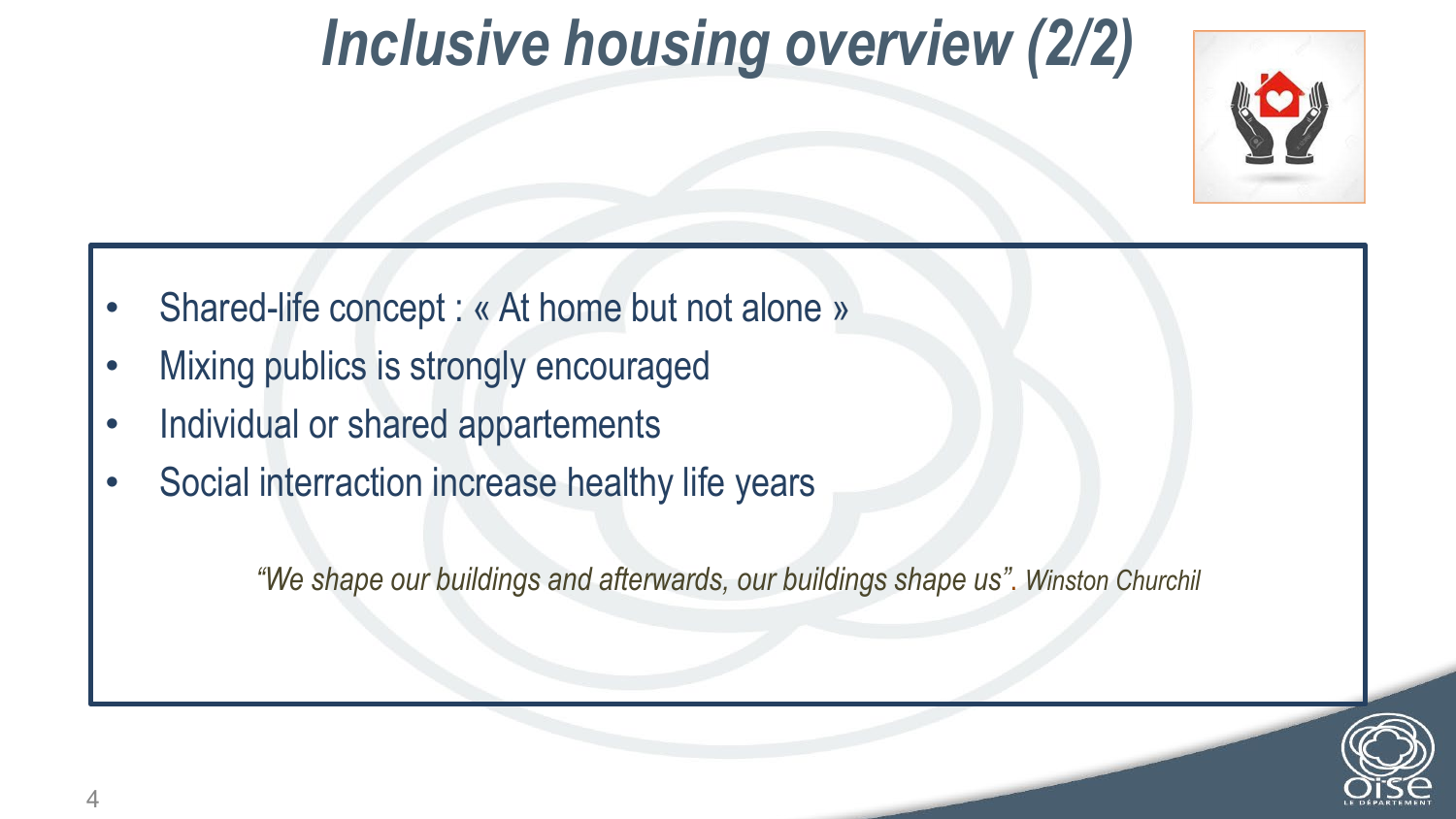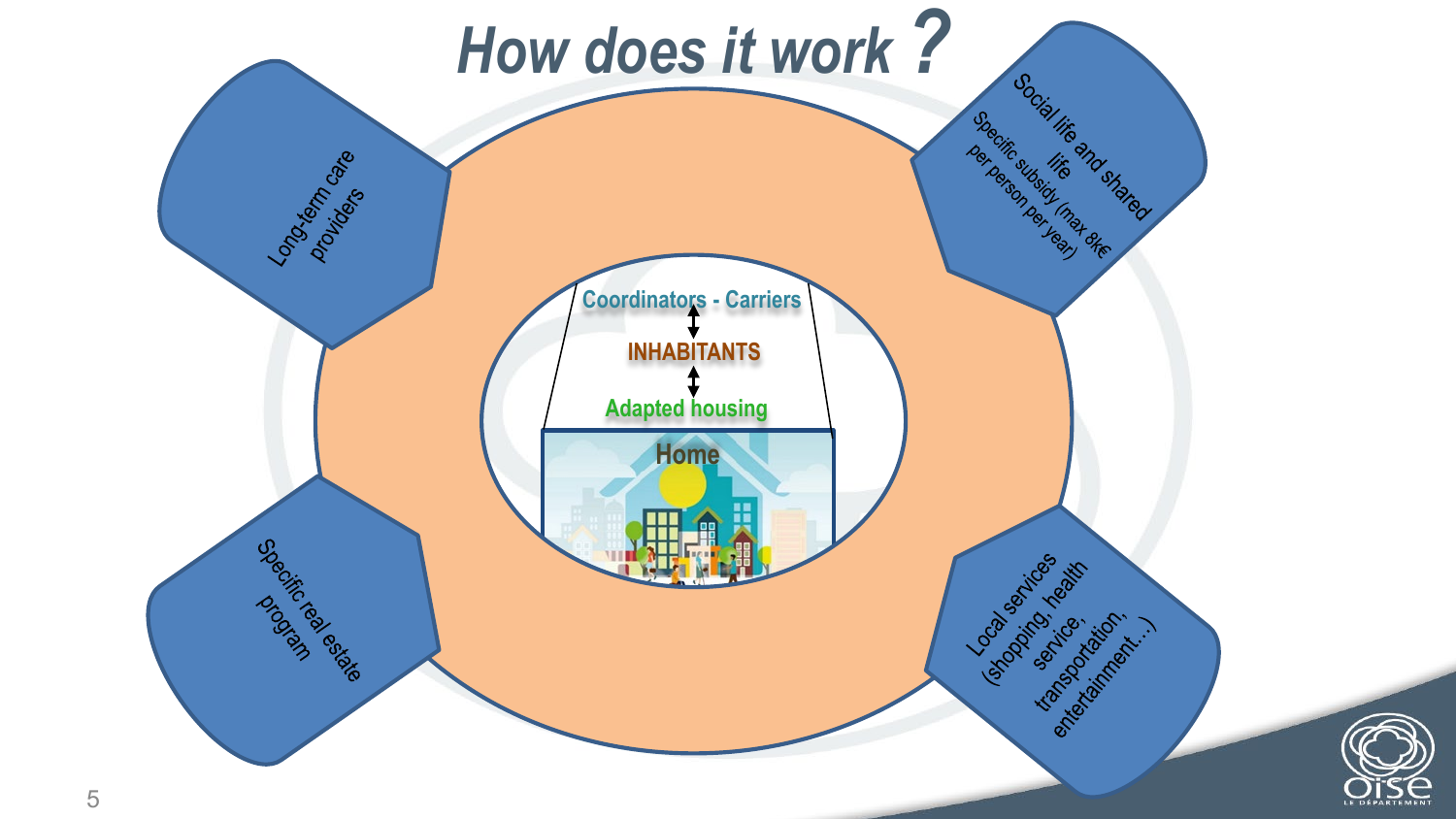#### *Model Prerequisite*

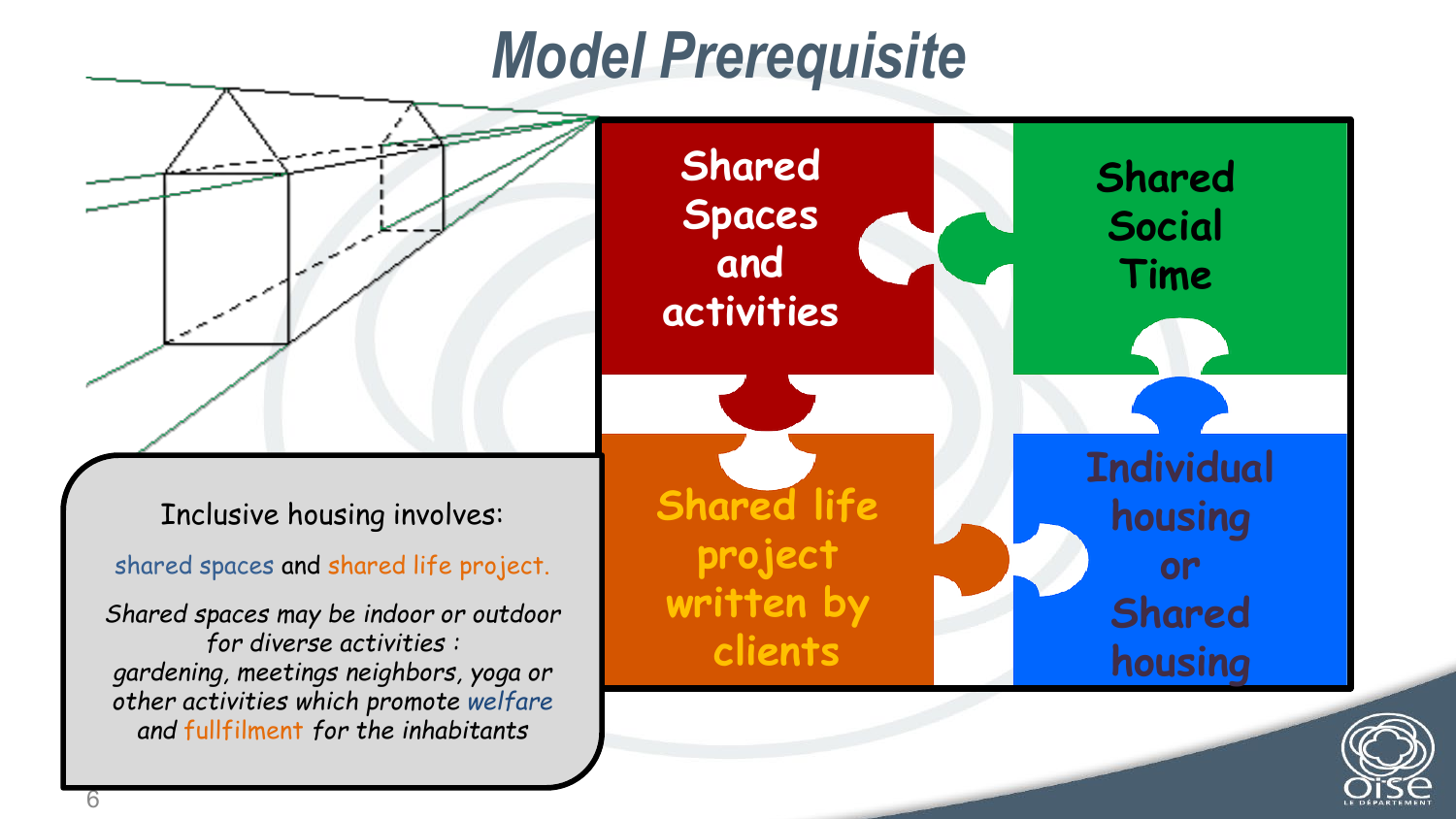#### *Inclusive housing in Oise county*

| <b>Framework Agreement</b><br>October 2021                                      | <b>Amendment Framework Agreement</b><br><b>September 2022</b>                   |
|---------------------------------------------------------------------------------|---------------------------------------------------------------------------------|
| <b>Pre programming</b>                                                          | <b>Projection</b><br><b>New Projects</b>                                        |
| 12 projects                                                                     | 13 projects                                                                     |
| <b>111 shared life subsidies</b><br>- 56 elderly<br>- 55 people with disability | <b>202</b> shared life subsidies<br>-76 elderly<br>- 116 people with disability |
| Overall investment amount : 8 M€                                                | Overall investment amount : 13 M€                                               |
|                                                                                 |                                                                                 |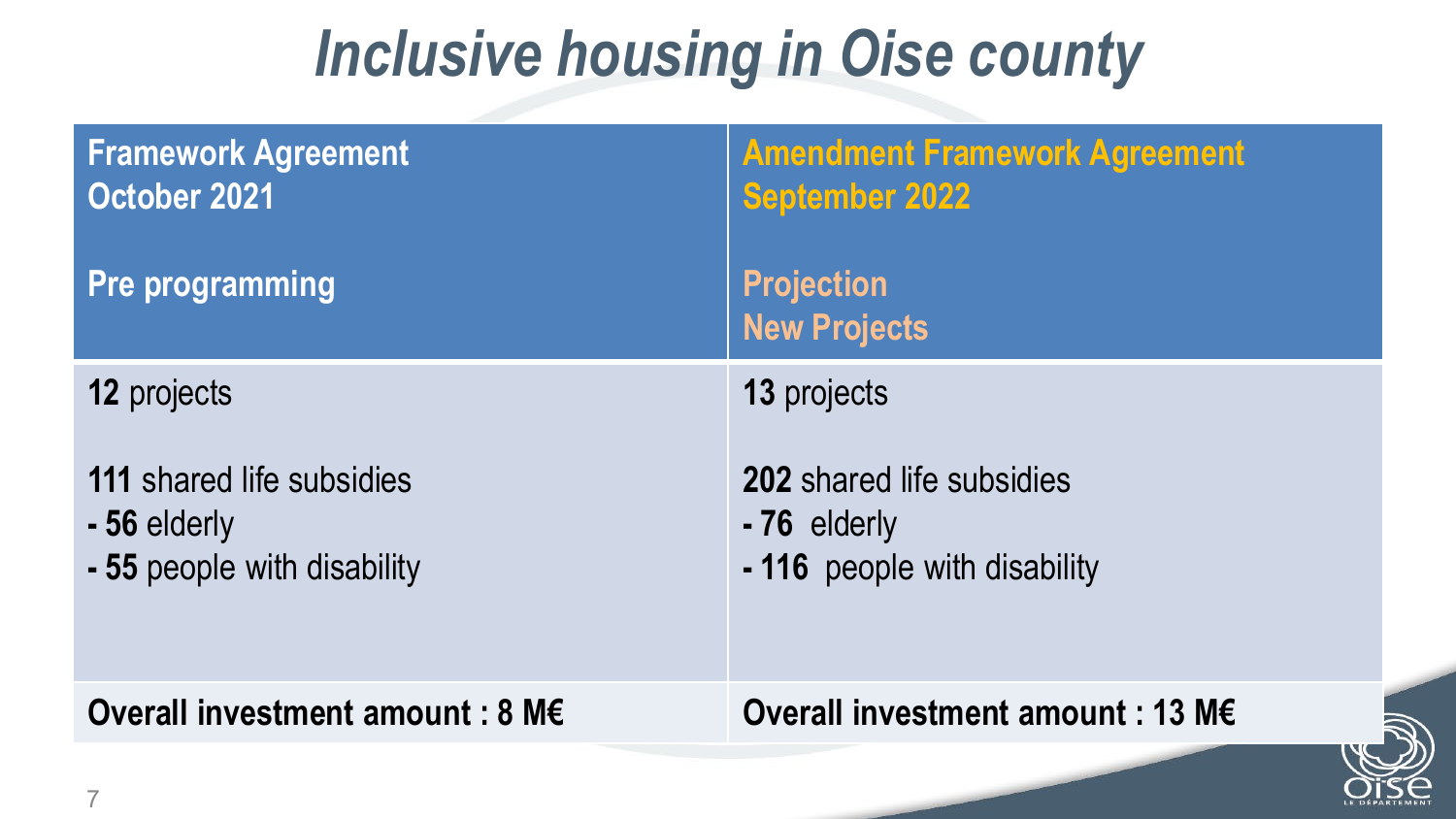# *A few examples*

#### *Potential focus on…*



« Béguinage solidaire » are conducting 3 projects started in operational stage :

| <b>Béguinage Solidaire,</b><br>https://www.youtube.com/watch?v=Skyelu42D0Y                                                                                       | Différences entre le Béguinage<br>Solidaire et les Résidences Séniors ?<br>https://www.youtube.com/watch?v=glYXw6UgDhY | Le Béguinage Solidaire sur la<br>chaîne Public Sénat<br>https://www.youtube.com/watch?v=RGmzTy-<br>$jfE&t=189s$   |
|------------------------------------------------------------------------------------------------------------------------------------------------------------------|------------------------------------------------------------------------------------------------------------------------|-------------------------------------------------------------------------------------------------------------------|
| D., habitante de Valognes, future<br>habitante du Béguinage Solidaire<br>de Valognes<br>https://www.youtube.com/watch?v=9_PA2zhUSIIGa<br><b>brielle</b>          | <b>Béguinage Solidaire</b><br>https://www.youtube.com/watch?v=36HmjxylR3k&t=6                                          | Le Béguinage Solidaire, le Bien<br><b>Commun du territoire</b><br>https://www.youtube.com/watch?v=Wx-<br>54IBEHJ8 |
| Béguinage Solidaire : projet de<br>VALOGNES - rester acteur de sa vie   Matinale<br>et bien vieillir<br>https://www.youtube.com/watch?v=geUR7PJOn_0&<br>$t=104s$ | Tristan ROBET - L'invité de La<br>https://www.youtube.com/watch?v=SZDHkntGKKU&t=<br>13 <sub>s</sub>                    | Les journées Aviva 2021 - Le<br>Béguinage Solidaire<br>https://www.youtube.com/watch?v=XezRofZkq9k                |

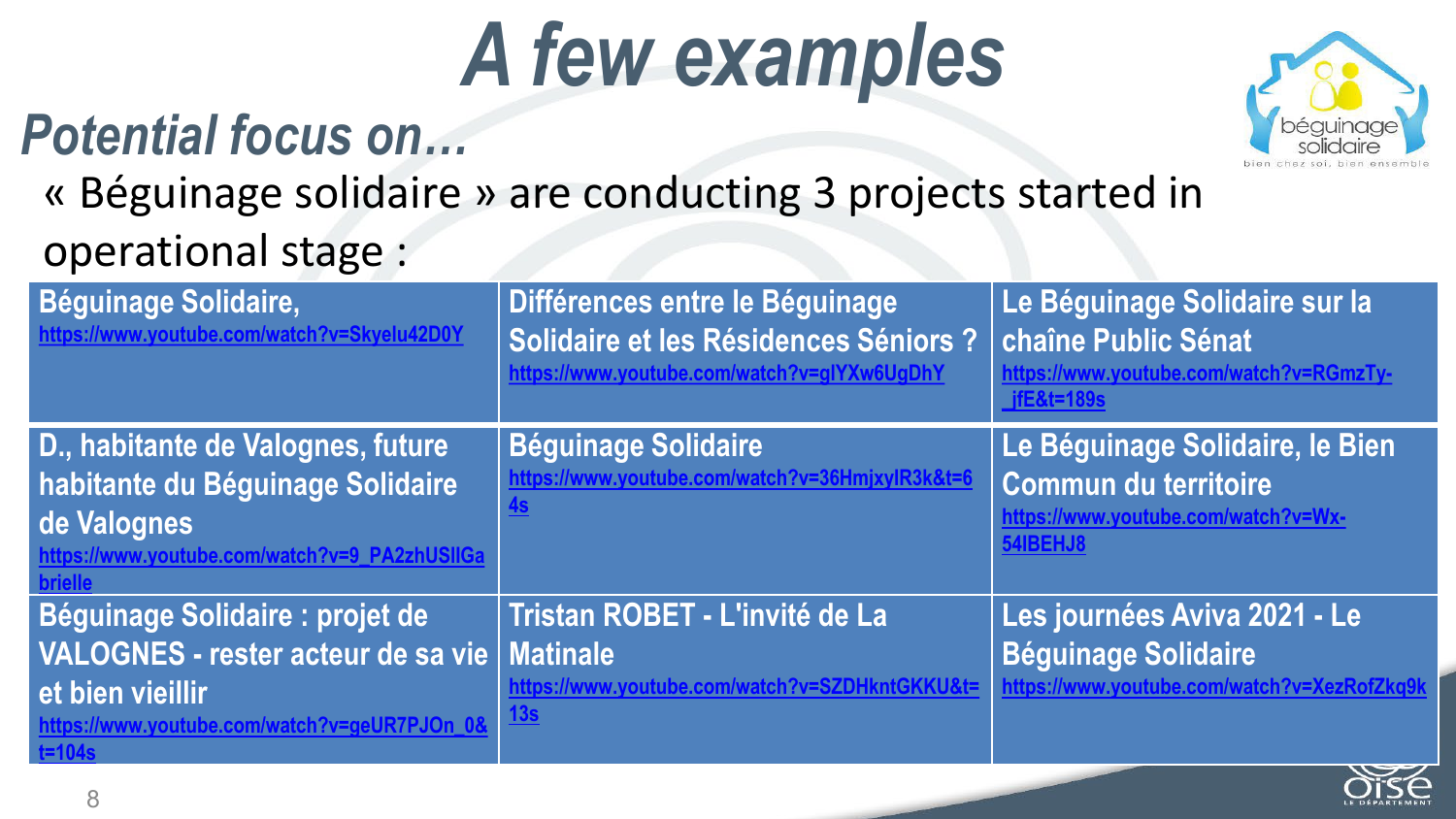



### Flatsharing for autistic young adults - Margny les Compiègne

<https://www.youtube.com/watch?v=oAHEbJwujCU>

Search 1'17 minutes to catch the video